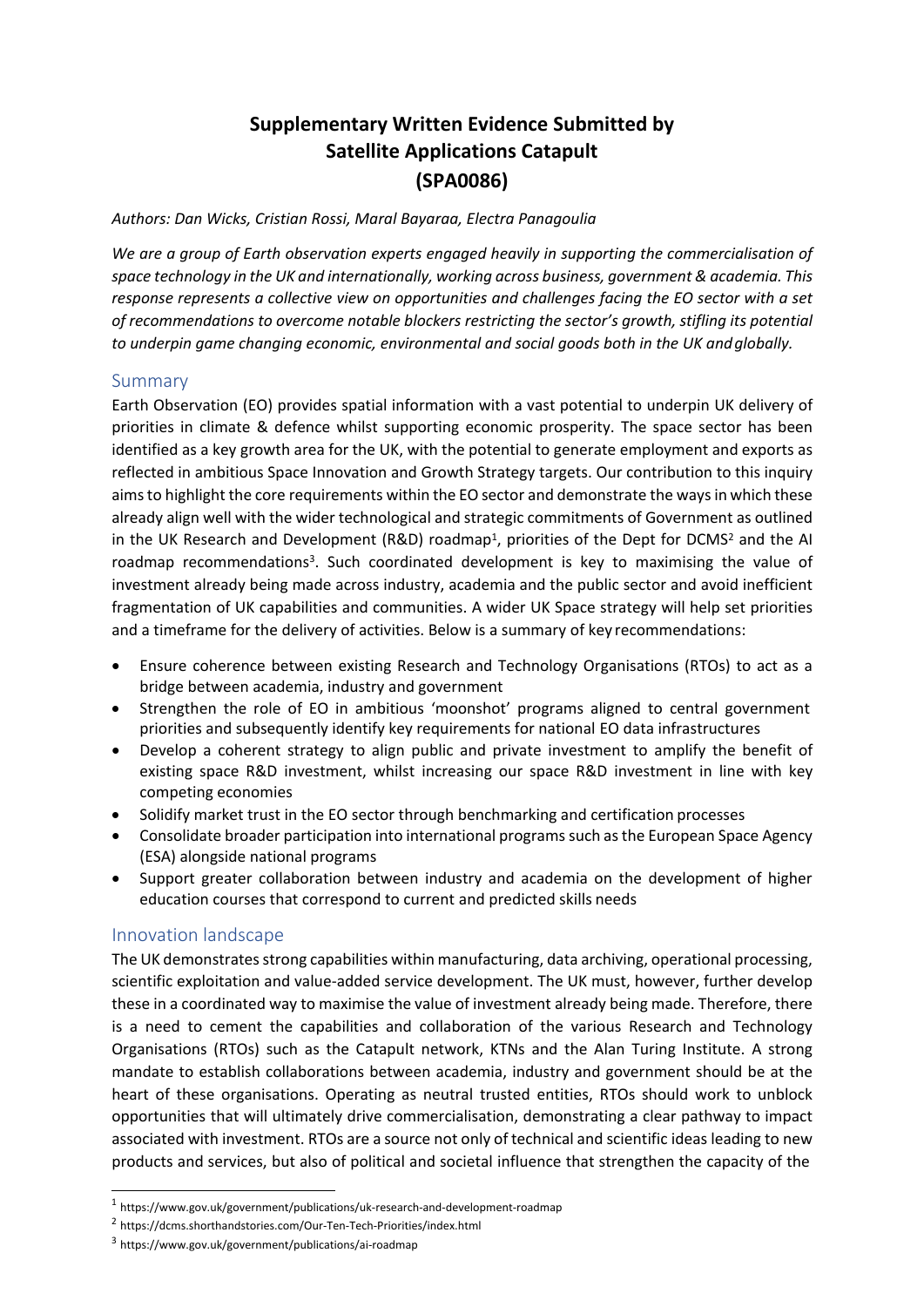UK to adapt to emerging technologies around the world and thus support continued innovation. Effective thought leadership is a key driver of change and fundamental for economic growth on the international stage.

## Challenge-led innovation

We are seeing a step-change in EO globally that is radically altering the potential value of EO products and services (e.g., availability of EO data with spatial and temporal resolution high enough to satisfy industry requirements previously unmet, cloud enabled data storage and access, AI enabled analytics for extracting large scale insight). Therefore, the UK space sector needs to be proactive in anticipating and responding to these changes to ensure continued leadership and delivery of impact. Increasing international competition within the market, exaggerated by leaving the EU, the need to raise our game and avoid complacency is paramount. Although the rate of investment in space related R&D has seen a steady increase of 8.6% per annum since 2016/17 we remain significantly behind nations such as France and Germany who invest on a scale of billions of euros into national programmes.<sup>4</sup>

As recognised in the UK R&D roadmap, ambitious 'moonshot' programmes are key to developing the UK innovation ecosystem and offering the greatest long-term rewards. An example is the vision for a UK Digital Twin programme, strongly based on Artificial Intelligence (AI) research. Here, the temporal resolution and fine global coverage of EO data and analytics provides a fundamental underlying dataset. The links between EO and AI should be strengthened as EO offers an important source of training data. It is recommended to establish a public good EO training data set (as aligned with the AI roadmap recommendations) on which people can undertake research and innovation as well as education as an important driver of use cases for adoption.

Another key area would be around EO and Natural Capital, i.e., an extension of the economic notion of capital to goods and services provided by the natural environment. EO is already showing huge promise for global scale environmental monitoring in e.g., tracking deforestation, illegal fishing<sup>5</sup> and global methane emissions<sup>6</sup>. The synergy between climate targets, natural capital, agricultural policy and emergent markets like carbon credits is a huge driver of opportunity. A coherent strategy is required for aligning both government and private investment in EO data infrastructures, which have the capability today to deliver against these needs.

#### National, cross-sector adoption

The real power of EO will be unleashed once there is mass adoption across sectors. To truly transform industries, there needs to be regulation of sales, which includes benchmarking and certification processes underpinning robust products and services. Currently a non-EO-expert investor or customer has no way to understand how accurate a given EO derived product or service is or the relative tradeoffs/compromises when comparing similar solutions in the market. There must be a facility for supporting this benchmarking to allow the market to make more informed decisions and support increased adoption. Moreover, there is a need to aggregate various market requirements across sectors so that industry and academia have a coordinated approach to development. In this regard, the EO sector must focus on building trust in the demand-side markets through clear communication of capability, the value add in the context of clearly articulated business models and how to engage and procure from the sector. Today the market is unfocused, disparate and confused, leading to inefficiency, ineffectiveness and ultimately to lack of engagement or interest from some sectors.

<sup>4</sup> https://assets.publishing.service.gov.uk/government/uploads/system/uploads/attachment\_data/file/987497/know.space-Size\_Health2020-SummaryReport-FINAL\_May21.pdf

<sup>&</sup>lt;sup>5</sup> http[s://www.seafoodtaskforce.global/thailands-rapid-fisheries-reform-results-in-a-green-card-from-the-eu/](http://www.seafoodtaskforce.global/thailands-rapid-fisheries-reform-results-in-a-green-card-from-the-eu/)

<sup>6</sup> https[://www.tandfonline.com/doi/full/10.1080/10095020.2017.1333230](http://www.tandfonline.com/doi/full/10.1080/10095020.2017.1333230)